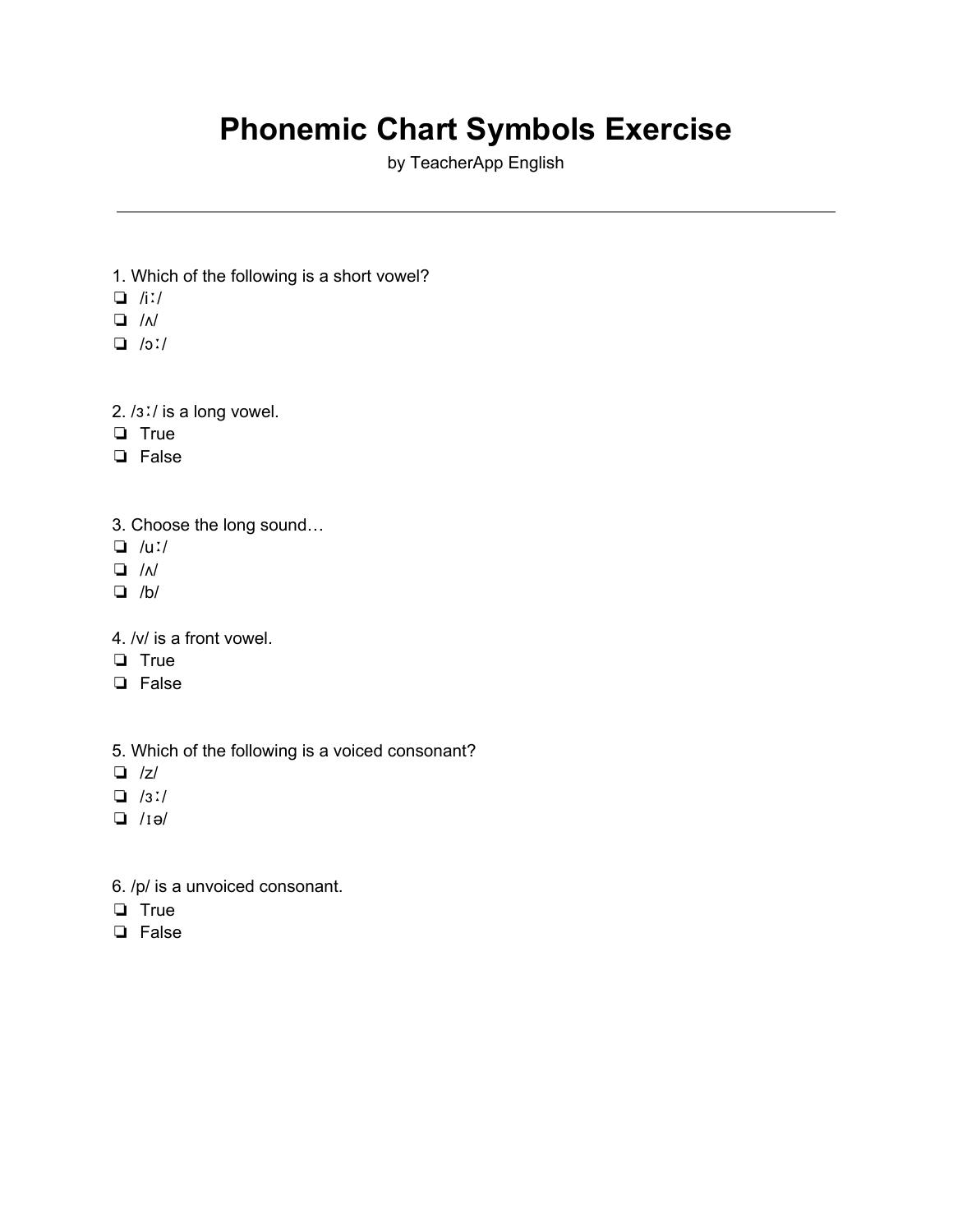- 7. Choose the short sound…
- ❏ /ɑː/
- ❏ /ɔː/
- ❏ /ɒ/
- 8. Which of the following is a plosive consonant?
- ❏ /θ/
- ❏ /k/
- ❏ /ð/
- 9. /s/ is a fricative consonant.
- ❏ True
- ❏ False
- 10. Which of the following is an affricate consonant?
- ❏ /t/
- $\Box$  /j/
- ❏ /dʒ/
- 11. /m/ is an approximant consonant.
- ❏ True
- ❏ False
- 12. Choose the long sound…
- ❏ /ɒ/
- ❏ /ɔː/
- ❏ /ʌ/
- 13. /j/ is a front vowel.
- ❏ True
- ❏ False
- 14. Choose the plosive sound…
- ❏ /tʃ/
- ❏ /p/
- ❏ /ɑː/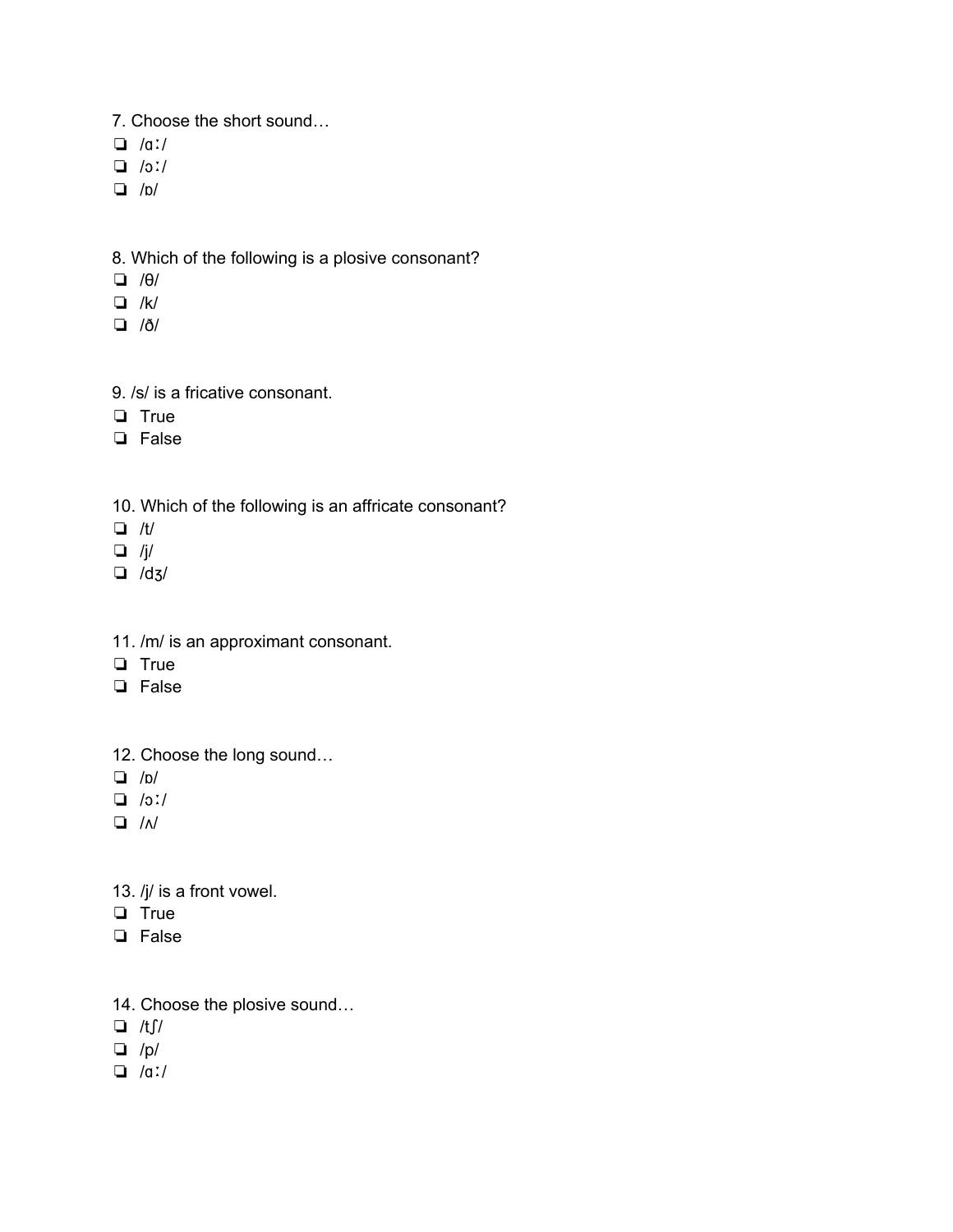- 15. Choose the unvoiced sound…
- ❏ /h/
- ❏ /v/
- ❏ /m/

Correct Answers on final page.